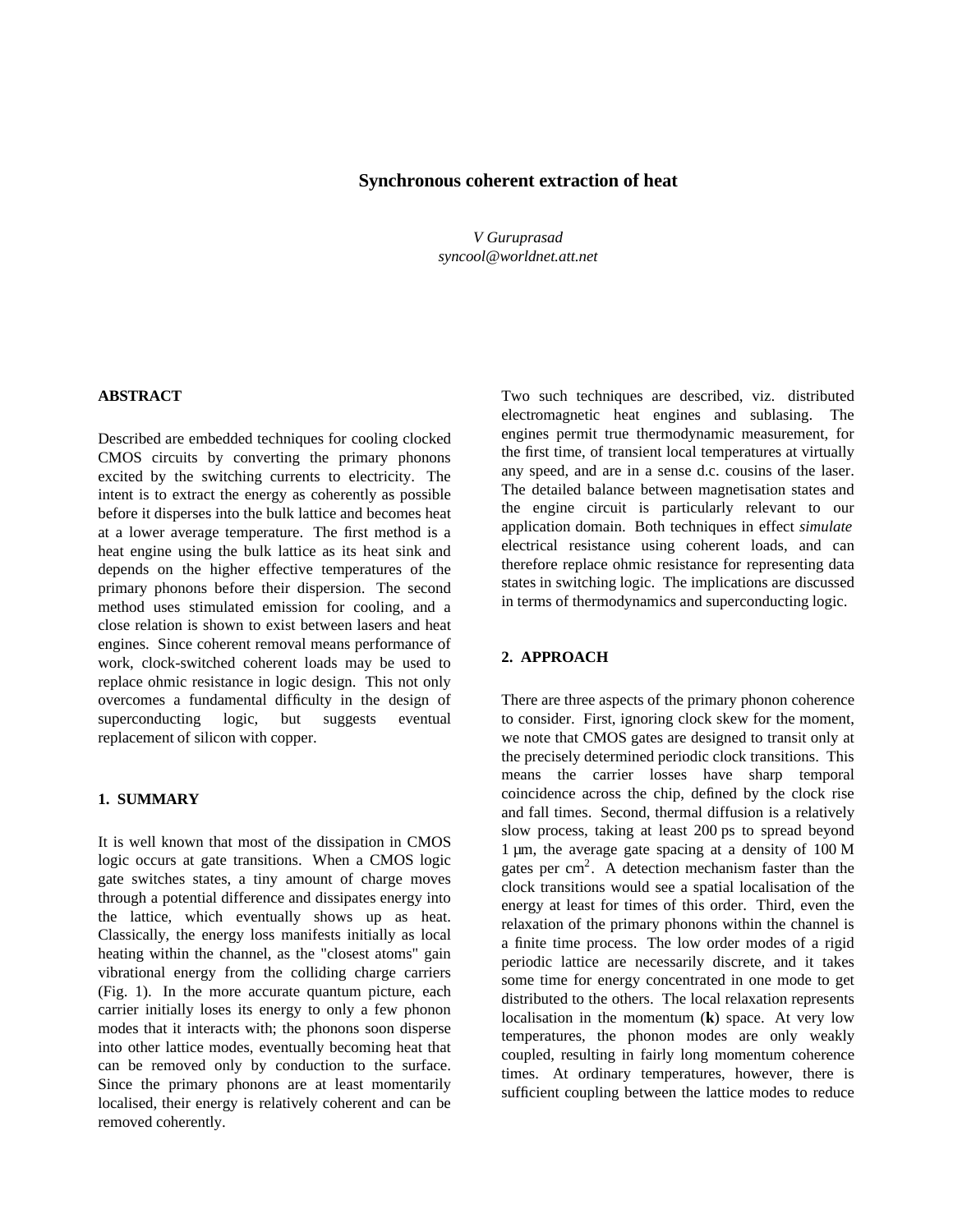the thermal relaxation to the same order as the propagation time for sound.

The periodicity of the clock means that we could apply a heat engine method if it were operable at that speed, ie. if a complete thermodynamic cycle could be executed within one clock period. In fact, we should consider each phase of a clock signal as a period for the thermodynamic period, because transitions can occur in different gates at either edge of the clock. The spatial coherence means of the primary phonons means that the engine cycle must be executed separately by every transiting gate, even though they would be in step because of the common clock. This means the embedded engines are to be operated in parallel using a single macroscopic "piston" in SIMD<sup>1</sup> fashion; we may set the "expansion stroke" to be slightly longer than the clock rise and fall times, in order to "catch" transitions from the entire chip. The "farming out" of the "thermodynamic instruction stream" should be done intelligently in order to handle the clock skew that occurs in many complex chips; this merely entails skewing the "piston" delivery to follow the same path as the clock.

An inherent feature of this approach is that it tends to remove heat preferentially from gates with higher dissipation. Hitherto, the only way to prevent the peak transient temperatures from damaging the gate construction has been to limit the operating voltage and currents. Despite other limitations such as insulation breakdown and material creep, the selective cooling capability means that chips can be operated at higher voltages and currents without a proportionate increase in the degradation. The chips can be alternatively run at higher speeds without shortening the useful life, and the overall utilisation of the gates can be improved. To evaluate the possible impact, consider that at  $100 \text{ M/cm}^2$ gate densities (corresponding to 1 µm average gate spacing) and  $30 \text{ W/cm}^2$  dissipation at 100 MHz, we must deal with upto 1 pJ per gate transition, assuming about a third of the gates to transit on the average. Given the heat capacity of silicon to be about 1.57 J/cm<sup>3</sup>-°K<sup>2</sup>, this would cause a 1.6 °K rise in a 1  $\mu$ m<sup>3</sup> channel, and a 103 °K rise in a 0.25  $\mu$ m<sup>3</sup> channel. With the substrate at 30  $^{\circ}$ C, the maximum efficiency of the electromagnetic engines would be 6% at 50 °C peak transient temperature, 10% at 64  $^{\circ}$ C, and 23% at 125  $^{\circ}$ C

hhhhhhhhhhhhhhhhhh

at which the gates begin to degrade. Such figures would be quite favourable, especially in relation to reversible logic and charge recovery schemes [1] [2], which may require 10 times as many transistors per gate to implement. This decimates the logic density and also raises the per-gate dissipation unless the speed is considerably reduced. The present approach does not significantly affect the density or design of the gates, and may even allow higher operating speeds than currently possible.

The approach may have difficulties lurking elsewhere in matters of realisability, for which no claims are made at present. The proposed methods are possibilities arising from purely theoretical developments in heat engines and thermodynamics, and the perceived implications and advantages should hopefully motivate further investigation. The methods depend on physical properties that do not seem powerful on the macroscopic scale, but that should not be a concern. Gas engines obviously have the greatest power densities on the macroscopic scale, but no gas engine can hope to compete with thermal diffusion and relaxation, the very processes responsible for developing the mechanical pressure. A comparable power density is however necessary on the microscopic scale. A typical microprocessor dissipates about 10 W per 1 cm<sup>2</sup> of chip surface while operating at about 100 MHz, and has an active thickness of the order of 100 µm, yielding a heat production density of 10 MW/litre. To compare, the power density of a modern automobile engine is about 100 KW/litre of cylinder capacity at 50 Hz (3000 rpm), so our heat source is indeed of a comparable order of magnitude in power density, even though it only amounts to about 1 pJ/gate-event.

We also cannot rely on past studies to determine the feasibility of the approach. Some of these [4] involved a design error costing about one order of inefficiency. The mistake, that of using a permanent magnet, dates back to Edison, whose "thermomagnetic generator" [5] (Fig. 2) was designed to produce only an emf, not power. In a heat engine, the load must compress the medium repeatedly in order to obtain a power gain on the subsequent expansions, the gain resulting solely due to the increased force during the expansion. Edison does not provide for the compression, and even suggests using a commutator, which would have further prevented it. The distinction appears to have generally escaped the physicists' attention, although the merits of varying the field have been noticed recently [6]. Omitting the permanent bias altogether would make the device a true inductive heat engine [7].

<sup>1</sup> Single Instruction Multiple Data (streams).

<sup>&</sup>lt;sup>2</sup> Density = 2.329 gm/cm<sup>3</sup> at 25 °C, specific heat = 0.162 cal/gm-°K.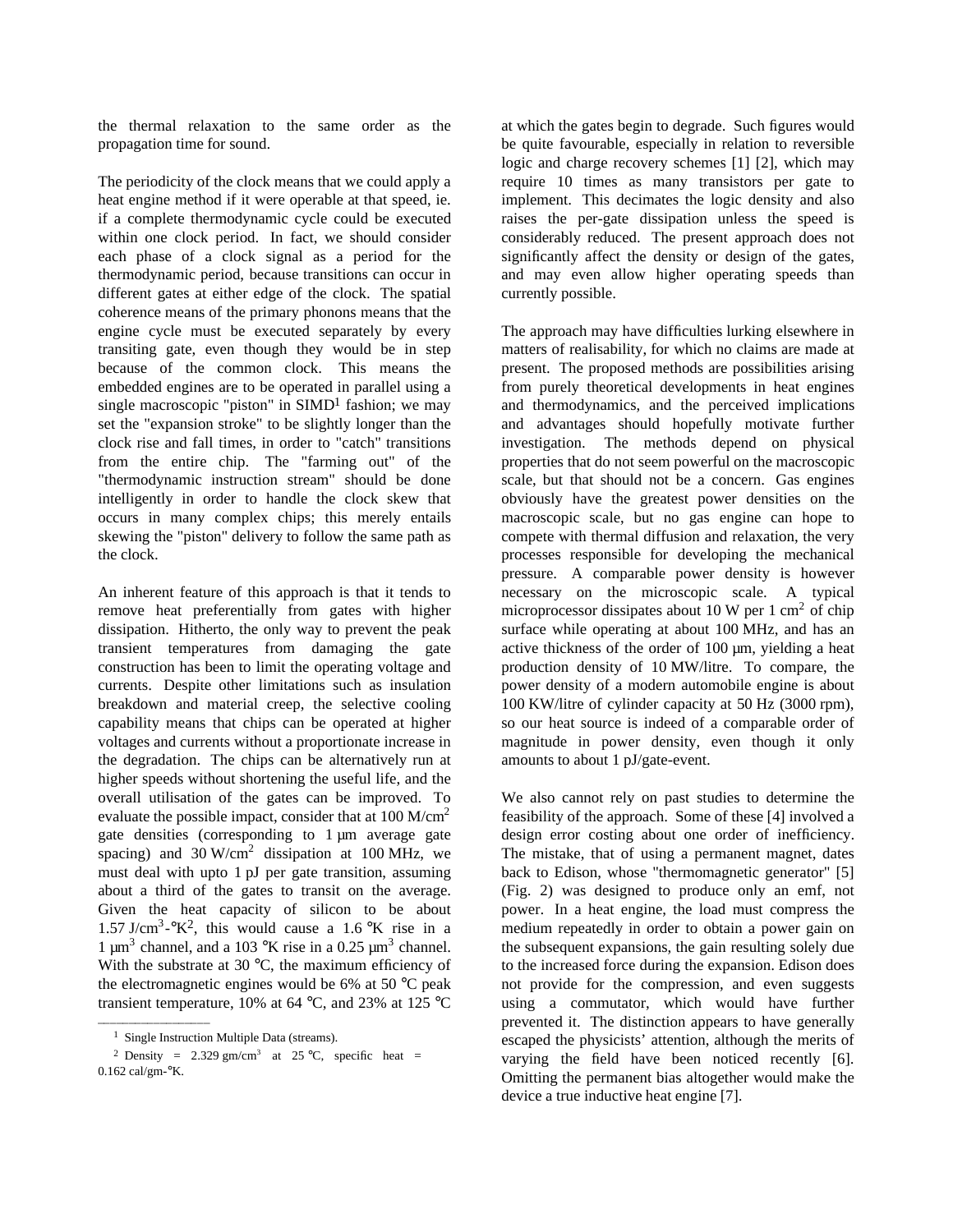Later developments overcome some other problems in the past studies. Strong fields from superconducting magnets, in excess of 10-15 T, have been shown to yield efficiencies sufficient for power generation in magnetocaloric engines [8]. This translates to 1-3 mT at our operating frequencies, and is still somewhat high. Another factor was the use of sinusoidal load currents. The optimal waveform for executing a magnetic Carnot cycle should be triangular, not sinusoidal [7], and with the correct choice of waveform, the engine cycle can even be modified to approximate to the Carnot form [9]. The latter method is largely constrained by the thermal isolation available for the adiabatic portions of the cycle, but the constraint is not relevant in our application because we are competing with thermal diffusion and relaxation anyway, hence near Carnot efficiencies may be taken for granted.

For the same reason, as already discussed, we are also not constrained by the thermal mass of bulk magnetic or dielectric media, and the application itself overcomes another fundamental difficulty in the past, viz. long diffusion times and the associated temperature drop and cumulative leakage losses. Our engines would operate at such speeds only because the heat is generated and dispersed *in situ* without transportation delay or loss. In any case, we are ideally concerned only with the individual primary phonon modes at near-total coherence, and consequently, at very high effective temperatures, sufficient to cause infrared emissions usable for diagnostic purposes [10].

#### **3. ELECTROMAGNETIC HEAT ENGINES**

As observed with respect to Edison's design, the principle of a heat engine requires a circulation of energy between the load and the medium, with the net conversion manifesting as an excess of the energy output over that absorbed. There is a corresponding circulation of heat into and out of the medium, with an input excess accounting for the net conversion. A similar circulation also occurs at the primary of an electrical transformer, and the sole difference from a heat engine is that in each cycle, the returned energy, unlike heat, remains usable for the next cycle, and the net conversion represents the power factor in place of the efficiency. These difference fully and correctly account for the special nature of heat and the second law [9]. On the load side, however, a heat engine is no different from a transformer, and conversely, nonthermal Carnot cycles are also easily defined.

The fundamental requirement for an *electricallyoperable heat engine* is therefore that its load be electrical and it perform cyclic work on the thermodynamic medium. Since the medium should also absorb and emit work cyclically, the engine itself should be essentially reactive. Naturally, an electrical heat engine, in the above sense, is also the valid circuit model for mechanical heat engines, and a *canonical electrical representation* of a heat engine must involve the fewest possible linear electrical components. We thus arrive at inductive and capacitive devices using temperaturesensitive media for the canonical representations, as shown in Figs. 3 and 4, respectively, and the inductive form indeed resembles a transformer. The *equation of state* for the inductive form is simply

$$
i = \frac{N\Phi}{L(T)},\tag{1}
$$

where *i* is the coil current acting as the applied force or pressure,  $N$  is the number of turns,  $\Phi$  is the magnetisation flux excluding contribution from the applied field *H*, representing the "piston displacement", and *L* is the inductance that varies with the temperature *T*. The adiabatic equation follows from thermodynamic first principles [9]:

$$
i = \left[\frac{\frac{c}{L_T}}{1 - \frac{\Phi}{\Phi_0}(1 - \frac{c}{L_T i_0^2})}\right]^{l/2}
$$
 (2)

where  $c$  is the applicable heat capacity of the medium<sup>3</sup>, *L* is the engine inductance, whose temperature dependence is represented by  $L_T \equiv dL/dT$ . The latter must be computed from the field equation of state in terms of **H**, **M** and *T*, which can be analytically derived from the Curie and Curie-Weiss laws [8] [7] or obtained empirically. The corresponding force and displacement variables for the capacitive model are the voltage *V* and capacitor charge *Q*, and lead to a similar adiabatic equation.

Fig. 5 illustrates how the inductive form can be used to model a typical mechanical engine. Notice that the thermodynamic component merely amplifies power and cannot develop a motive force on its own. Traditionally, one used flywheel inertia, represented by a capacitor in the figure, to sustain the operation, by using the expansion stroke of one engine cycle to drive the compression for the next, and also to smoothen the output power. The flywheel is really extraneous to the

hhhhhhhhhhhhhhhhhh

 $^{3}$   $c_{P}$  at very low frequencies,  $c_{V}$  otherwise.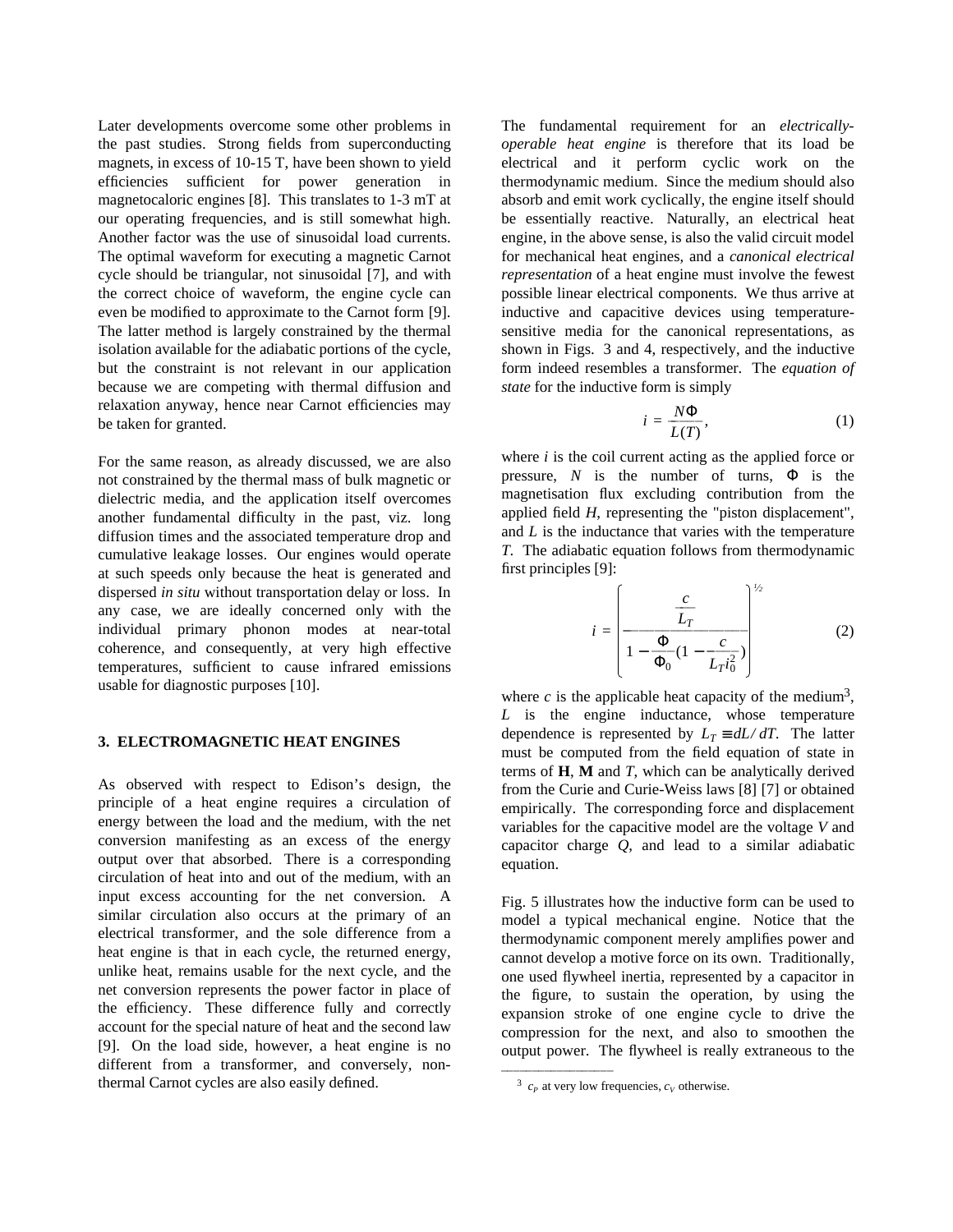thermodynamic conversion, however, and can be eliminated by using an auxiliary driving source as shown. The correct load circuit characterisation of the engine is therefore as a *mean negative resistance R<sup>t</sup>* , producing a current, and power, amplification β given by

$$
\beta = \frac{1}{1 - \alpha}, \ \alpha = 1 - \frac{1}{\beta} \tag{3}
$$

where  $\alpha$  represents the normalised thermodynamic resistance  $R_t/R_L$ ,  $R_L$  being the load resistance. We must redefine  $\alpha$  as the normalised conductance to arrive at the same gain factor β; these factors are particularly useful for controlling the operating point and regulation of engines operated this way [7].

The canonical forms are clearly lumped representations of devices that we may need for our application. Notice, incidentally, that a transmission line heat engine can utilise both magnetic and dielectric properties simultaneously for the power conversion. When the magnetic and electric component waves are in phase, as in a travelling wave, the corresponding thermodynamic cycles are also in step and contribute independently to the travelling wave. If the components go out of phase, the corresponding thermodynamic cycles push and pull each other, amplifying the stationary wave. The thermodynamic conversion is thus available to all kinds of electromagnetic wave energy, and we may use routine electronic design principles to implement the transmission line engines.

We still need to understand the microscopic interactions involved, firstly, because they serve to check the consistency of our macroscopic theories. In the kinetic theory of gases, for instance, one applies the ordinary (macroscopic) dynamical model of rigid bodies to the individual molecules, and derives the gross thermodynamic behaviour by statistical averaging. We need an analogous *kinetic theory of electromagnetism* using atomic polarisations and magnetic moments as the "particle" model. Although such models do exist in the literature, they do not adequately address induction and the transmission of power.

Secondly, details of the microscopic interactions would help in our understanding of electrical resistance and dissipation. Existing theoretical models, such as the Bloch-Sommerfeld theory, generally explain the initial transfer of energy to the lattice phonons, but the mechanisms responsible for making the transfer irreversible remain unclear. The extreme case of reversibility is evidently the domain of the BCS theory of superconductivity, but the latter is not sufficiently intuitive for our application. These shortcomings of prior theory reflect the fact that induction has received only secondary attention in the quantum formulations.

#### **4. KINETIC THEORY**

Shown in [7] is that the mean engine resistance  $R_t$  $\overline{a}$ is the time-averaged result of *positive* instantaneous resistance during the magnetisation (compression) stroke, representing absorption of energy from the coil, and *negative* instantaneous resistance during the demagnetisation (expansion). Without the temperature variation, the engine reduces to a simple inductor. The sign of  $R_t$  depends on the relative phase between the temperature and the load current cycles: if the demagnetisations occur at the higher temperature, the net conversion is from heat to electricity ( $R_t < 0$ ), and if they occur at the lower temperature, the result is refrigeration  $(R_t > 0)$ .  $R_t$  is thus the d.c. value of the time-varying  $R_t$ .  $R_t$  represents, of course, the instantaneous induced emf

$$
\xi_t = R_t i,\tag{4}
$$

*i* being the instantaneous engine current, and  $\xi_t$  is in turn the statistical sum of the inductions from the innumerable individual dipoles being flipped over by the thermal activity.

It is helpful to develop an intuitive picture of the dipole-coil and dipole-dipole interactions involved. In the first case, Lenz's law dictates that any perturbation of the dipole would induce an emf in the coil, such that the incremental current would tend to maintain the net magnetic moment (Fig. 6). If the dipole be initially aligned along the magnetic moment of the coil, the incremental reaction increases the coil moment, and if the dipole were aligned opposite to the coil moment, the reaction would reduce the coil current. The change in the energy associated with the magnetic moment of the coil is consistent with the change in the total energy of the dipole with respect to the coil field $4$ . The coil current also continuously exerts a torque on the dipole, and the incremental reaction changes the torque, again in a manner tending to restore the dipole to its initial orientation. The disturbance thus leads to a restoring force approximately proportional to the angular displacement (at least for small angles), and the result is

hhhhhhhhhhhhhhhhhh

<sup>4</sup> Recall that the total magnetisation energy is the *negative* of the potential energy.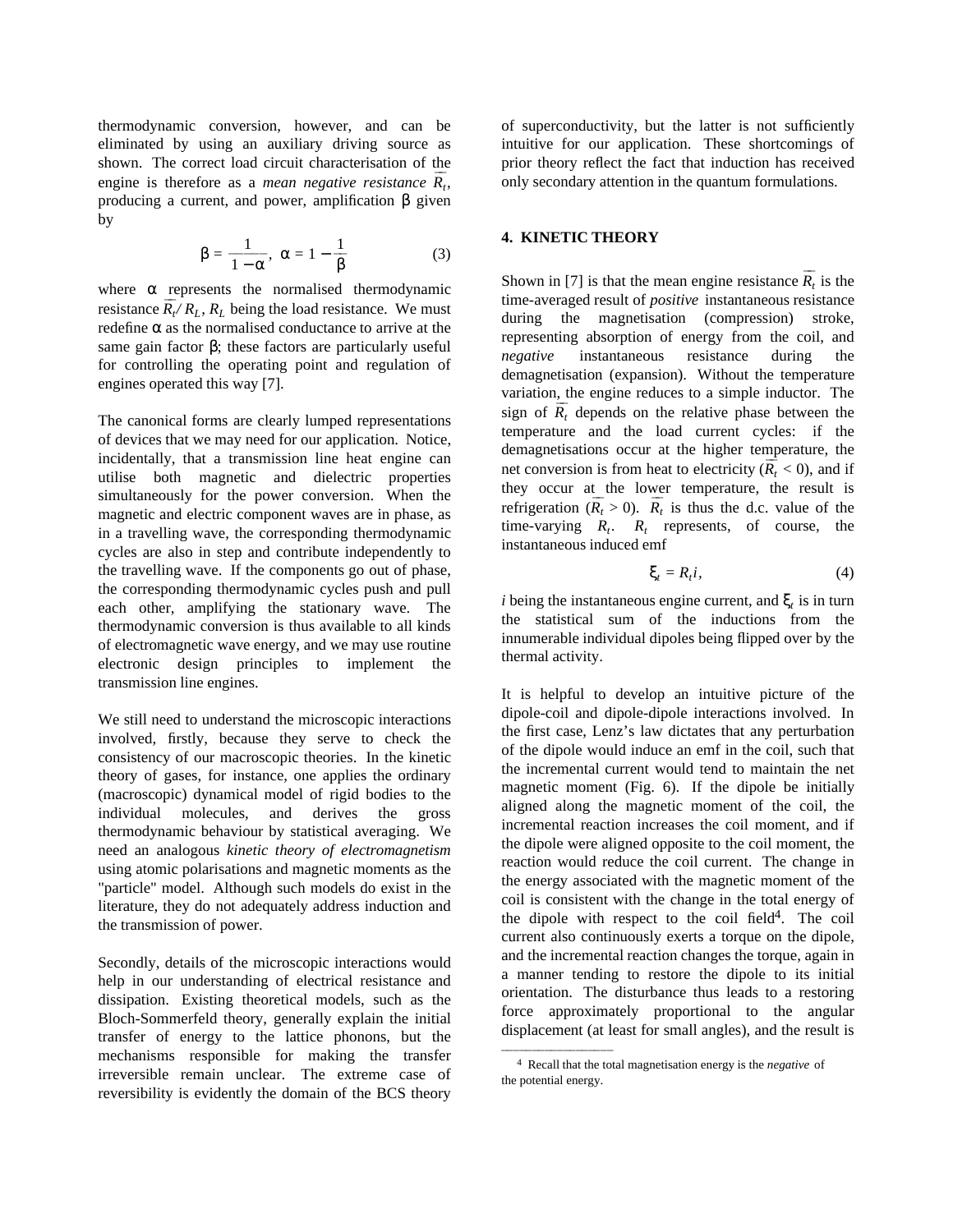a harmonic oscillation that continuously exchanges energy back and forth between the coil and the dipole.

The same exchange oscillation is expected in a dipoledipole interaction, but the nature of reaction is somewhat different. When one dipole is disturbed from its orientation, both the magnitude and direction of its field change at the location of the other dipole. The latter's response to the magnitude change is a slight expansion or contraction of the orbital "currents", thus changing its magnetic moment. The change in direction also causes a change in torque on the second dipole in addition to its diamagnetic reaction. Both constitute work done on the second dipole by the first, and by Lenz's law, the effects again tend to return the energy and to restore the first dipole to its original orientation. In a system involving large number of dipoles, every dipole influences every other dipole and pairwise oscillations become difficult to isolate. However, but for the occasional randomisation due to thermal activity, the magnetic system remains generally locked in such oscillatory modes, which can be identified with the socalled exchange coupling in quantum theory<sup>5</sup>.

The thermal equilibrium is clearly more complex than that of the ideal gas, but the model is in fact sufficient to explain all effects thermal and electrical. We are particularly interested in the equilibrium against coherent and incoherent loads, and in the inductive transfer of energy during magnetisation and demagnetisation. Our system cannot lose energy to a coherent load, such as a motor, because doing work on such a load requires a macroscopically directed force, whereas the forces within the dipole system are strictly oscillatory and closed. Although the system would, and does, perform microscopic work on an incoherent (ohmic) load, the latter also performs similar work on the dipoles in return, equilibrium being reached when the work transfer rates balance. This means the coil also acts as an electrical conduit for heat between the magnetic medium and an ohmic load<sup>6</sup>.

Finally, it would be recalled that whenever the coil current rises or falls, macroscopic work is done on or by the coil, respectively. When the current drops, the work done by dipoles on the coil is no longer returned in its entirety, but passed on to the load, leaving the dipoles in a new state of magnetisation with lower energy. Conversely, work must be done on the dipoles during

hhhhhhhhhhhhhhhhhh

magnetisation, but the dipoles will tend to return the energy immediately, unless thermal activity can carry the energy off and leave the dipole in a new state of mean orientation. In both cases, there are net energy transfers that become observable as electrical pulses in the coil<sup>7</sup>.

The steady state oscillations are not directly observable because an observation implies change in the physical state of the observer, representing the incremental knowledge from the observed data, which usually involves exchanging energy with the observed system. The thermal (shot) noise observed in electrical circuits is really due to ohmic resistance that causes random quantum transitions between the stationary states. Large coherent pulses with strongly thermal character have indeed been observed at least in an unusual class of motors involving gigantic air-core coils (100 H - 20 KH) and rotating magnets with large dipole moments [12].

The most basic application of kinetic theory is, of course, in relating the pressure and temperature of a gas. Recall that the pressure is derived as the mean rate of impulses delivered by the molecules on a confining wall, leading to the ideal gas equation of state (Charles' law):

$$
p = \frac{rT}{V}.\tag{5}
$$

The comparable scenario in magnetism is the Curie law of paramagnetism expressible as

$$
H = kTM,\t\t(6)
$$

where  $k = k_B/n\mu^2$ , *n* being the number density of the dipoles and  $\mu$  the individual dipole moment. Although we usually think of the inductive reaction as an emf − *Li*, the current is in fact equally representative; the *H* in eqn. 6 represents the disorienting "pressure" on the coil due to the continuous thermal turnover of the dipoles. The equation differs from the gas law in that *M*<sup>−1</sup>, rather than *M*, plays the role of the displaced volume, and the incremental work corresponding to *pdV* is  $-\mu_0 H dM$ , and is negative. These differences make the energy transfers in a mechanical magnetic engine more difficult to follow [7].

The emf is directly associable with mechanical forces only in electrostatic interactions, as in the capacitive engine. A similar kinetic theory is involved, based on the electrical moments of the molecules, but the forces are considerably simpler to understand. Incidentally,

hhhhhhhhhhhhhhhhhh

<sup>5</sup> This is simply a classical rendering of the theory.

<sup>6</sup> The thermal conductivity due to the electron gas.

<sup>7</sup> Known as the Barkhausen effect.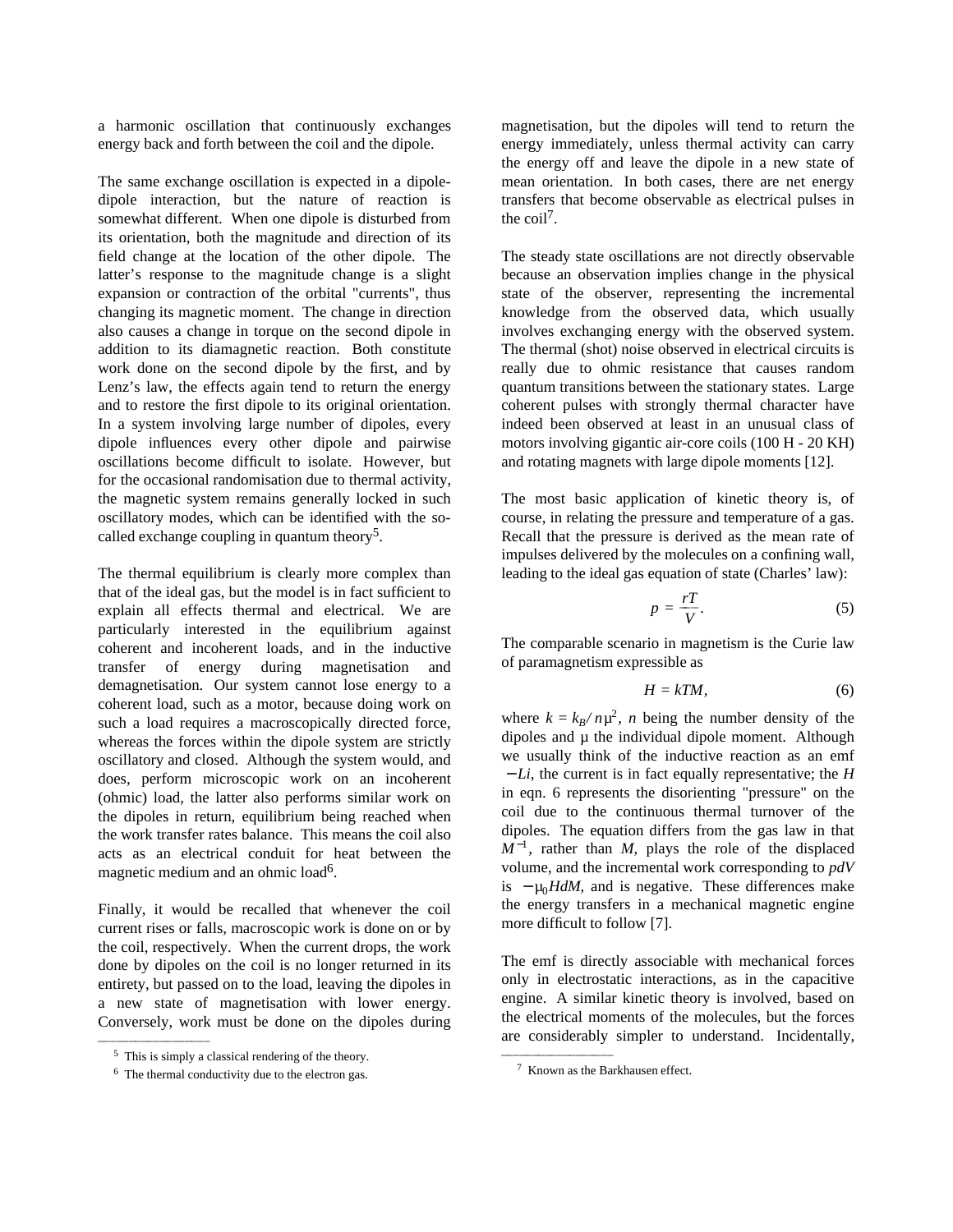although  $L(T)$  could be derived from a field description like eqn. 6, it is more appropriate to obtain it empirically because magnetic materials deviate considerably from simple paramagnetism. In our case, the embedded dipoles unlikely to be strongly coupled, but even so, the Curie law only represents equilibrium thermodynamics, and in order to compete with thermal relaxation, we must prepare to deal directly with the quantum interactions and probabilities.

# **5. SYNCHRONOUS AND COHERENT COOLING**

We construct a conceptual inductive engine using a coil and magnetic dipoles embedded within (or very near) the CMOS channel (Fig. 1). The coil is driven synchronously with the chip clock, so that the current is always at its maximum a little before the clock transitions, and falls during the transitions. The dipoles are thus magnetised and ready to demagnetise when a clock edge arrives. In a gate that does not change state, the embedded dipoles will eventually demagnetise due to thermal relaxation, returning the magnetisation energy without contributing a gain or loss to the coil power. In a gate that does change state, the phonons excited by the transition current directly or indirectly perturb the dipoles independently of the thermal relaxation, thus performing work on the coil.

Note that even in the magnetised state, a fraction of the dipoles are aligned opposite to the applied field. Phonons, both thermal and "ohmic", tend to overturn the dipoles irrespective of their orientation, but because the aligned dipoles are in excess, the overall result is a general shift toward demagnetisation, with corresponding output of energy to the coil. Fig. 7 illustrates the typical cycle in the *M* −*H* space.

The Feynman diagram for the overall system is shown in Fig. 8. As per the Bloch-Sommerfeld model, the moving charges (e) pick up energy (A) from the circuit power supply, and lose that energy to lattice phonons (B). These *hot primary phonons* (p\*) disperse into other phonon modes (p', p"), turning into heat (C). When these *warm secondary phonons* strike the dipoles, they induce energy into the coil (D), and thus get coupled into the electrical load (E), where their energy is eventually dissipated (F). If the coil were not energised as described, the dipole transitions would show up as electrical noise. Premagnetising the dipoles just before the clock transition ensures that a majority of the induced impulses come from demagnetisation, and amplify the falling coil current. We thus "partially rectify" the electrical noise, and since the noise is due to an elevated temperature in the channel region, the rectification yields coherent power taken out by the coil current.

There is no thermodynamic reason to wait for the warm phonons. We should aim to intercept the hot primary phonons, which are relatively coherent, consistent with their high effective temperature, and should arrive at a process looking more like Fig. 9, in which the primary phonon (p\*) transfers the carrier energy coherently to the coil. The coherence means that the force is carried to the electrical load almost intact. Notice that the dipole itself sheds energy of the order of 2µ*H* in the process, but this comes from the dipole itself. The work transferred from the hot phonon to the load must be additional to this, and being almost coherent, would be of the order of the carrier loss, corresponding to the high effective temperature.

The phonon dispersion mechanisms are yet to be understood in sufficient detail for us to meaningfully quantify the probabilities and coupling factors. We do know, however, that there are phonons at least hot enough to cause observable infrared emissions [10] corresponding to frequencies in the order of  $10^{13}$  Hz, representing a sonic wavelength of only 0.5 nm (5 *A*°), which is of the order of the lattice constant. Assuming their useful coherence length to be of the same order, this would suggest locating a dipole in every lattice cell, which would cause sufficient exchange couplings to turn the semiconductor into a ferromagnet. On the other hand, we could resign ourselves to catching only cooler phonons with longer wavelengths at a slight distance. Since the infrared emissions are relatively rare, most of the phonons are indeed be cooler and easier to catch, although this also means a lower efficiency of conversion, due to the fact that the warm phonons would exert less force on the dipole-coil load. There is a third possibility that addresses both these difficulties of infrequency of hot phonons and the inefficiency of warm phonon conversion, that is described in the remaining sections.

## **6. COOLING BY SUBLASING EMISSION**

The infrared emissions suggest yet another approach for the coherent extraction of the primary phonon energy. Instead of magnetic dipoles, we could impregnate the channel regions with atoms of a suitable lasing material which would be easily excited by the primary phonons, and subsequently discharge these atom by stimulated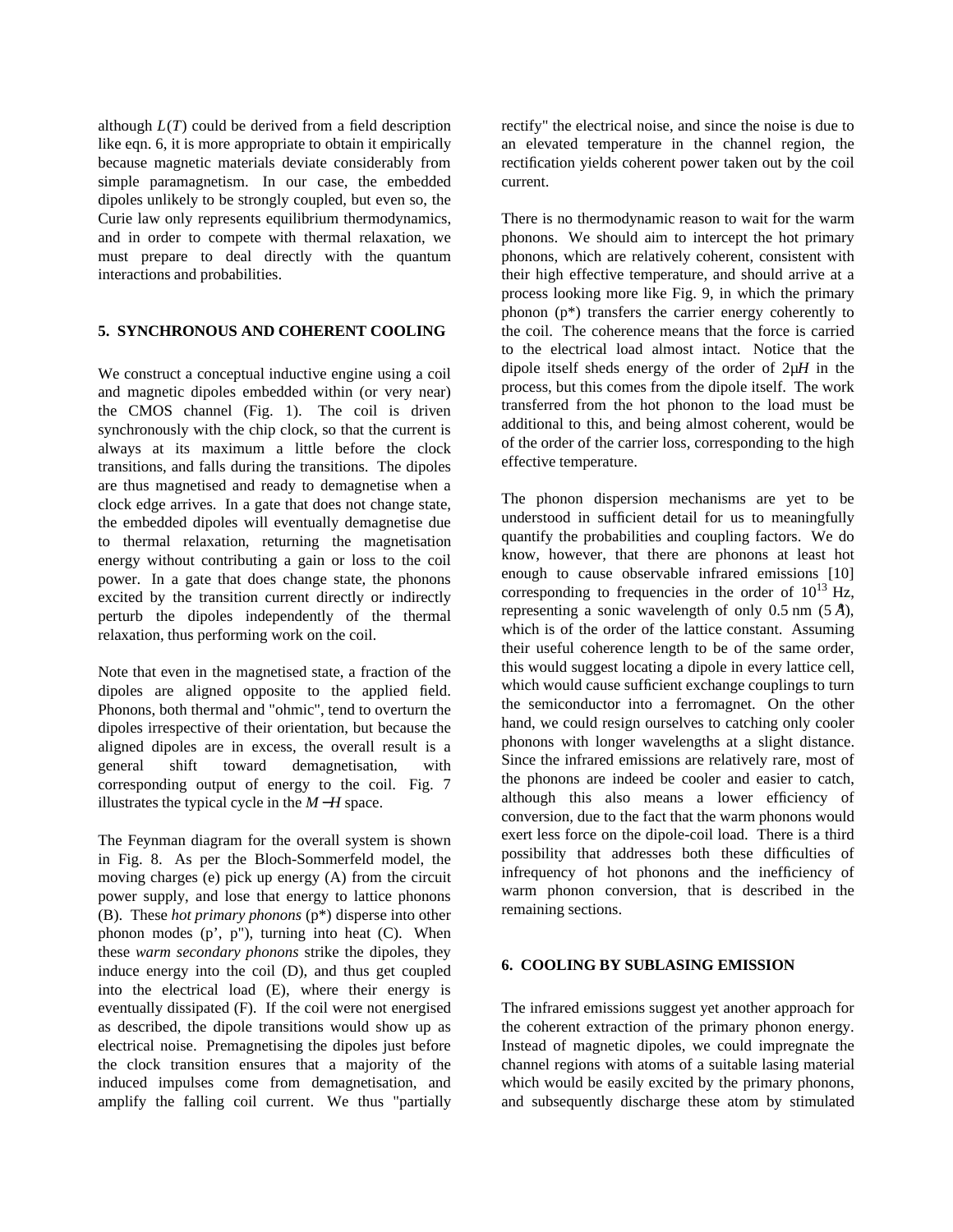emission using an infrared illumination. The unexcited atoms simply do not contribute, because they would absorb and emit with equal probability, but those already excited by the gate transitions can but discharge. Even the smallest probability of stimulated emission thus becomes fully productive in terms of removing energy that would otherwise become heat.

The density of implanted lasing atoms is again a limiting issue. An additional difficulty is, of course, the inclusion of an infrared source and the optical paths for the radiation. However, the method has the inherent advantage that it does not require special circuits within the chip and could work with continuous illumination. The relative coherence of the hot phonons between the carriers and the implants means that the energy and momentum must be carried almost unchanged. This means the carrier-phonon and phonon-implant coupling conditions must be closely matched, implying that the implants could also increase the hot phonon production and radiational discharge. Further implications of this are described in the next section.

The quantum picture also reveals a close relationship between heat engines and lasers. Fig. 10 shows the *total* magnetic energy distribution of paramagnetic dipoles with respect to an applied field. Note that a quantum mechanical measurement always yields a discrete answer with respect to the question, which means that in a measurement of the *Z* magnetisation, the dipoles will always be found pointing in the +*Z* or −*Z* direction (up or down, respectively, in the figure), irrespective of the *H* field. When *H* is zero, the dipoles are aligned up or down with equal probability and with no difference in their magnetic energy. When a nonzero *H* field is applied along +*Z* direction, a majority of the dipoles not only become aligned with *H*, but also gain energy from the field, moving up by  $\mu$ *H*<sup>8</sup>, while the remaining dipoles lose energy and move down by µ*H*. The total magnetisation energy of course corresponds to the difference of the populations. This is the equilibrium picture and is precisely what happens during the premagnetisation process. Just around the clock transition, however, the *H* field begins to drop, but the two sets of dipoles will not move right away toward the demagnetisation line corresponding to  $H = 0$ : each dipole remains locked in its  $\pm \mu H$  state until released by a phonon interaction. Between the dropping of the *H* field and the phonon event, the dipoles are in an excited state.

hhhhhhhhhhhhhhhhhh

The graph clearly resembles population inversion in a laser, and we can draw an interesting comparison as follows. Unlike ordinary lasers, our sublasing uses hot phonons for pumping, while the engine needs premagnetisation. Spontaneous discharge is not harmful in the engine and is actually productive in sublasing. Conversely, the stimulation for d.c. emission comes from the warm or hot phonons in the engine case.

#### **7. SUPERCONDUCTING LOGIC**

The fact that the hot phonons are relatively coherent suggests that we could eventually do away with the phonon involvement altogether. However, the ohmic resistance plays an important role in current technology: some form of resistive loss is actually necessary for chip or system level design.

Historically, this issue has been considerably mixed up with notions of logical and thermodynamic reversibility [13], but the prior theory does not distinguish between ohmic and coherent resistance. Recall that the consumption of a given quantity *q* of heat from an elevated temperature *T* must contribute a total entropy of  $q(T_A - T)^{-1}$ ,  $T_A$  being the ambient temperature, to the environment. This entropy must be produced irrespective of whether the heat were allowed to simply dissipate into the environment, or was used to drive a heat engine. In the latter case, the engine may produce very little entropy, ideally wasting no more than  $q^* = qT_A/T$ , and the balance of entropy can be accounted for only by the consumption of the output work  $w = q - q^*$  leading to its eventual dissipation at  $T_A$ (Fig. 11). *The required kT*ln2 *dissipation per bit of erasure can therefore be met by removing the same amount of energy coherently from the electrical circuit.*

This subtlety of classical thermodynamics has been entirely missed in the chain of reasoning leading to Bennett's proof of the logical reversibility of computation [14] and the thermodynamically reversible models of computation [15]. A computer is essentially a device capable of a finite set of I/O values, having a finite internal memory, and designed to execute sequences of states representing different combinations of its memory and output data values, when driven by a discrete clock signal and a power supply. We begin by observing that a cyclic sequence can be implemented with at most frictional losses at any temperature, ie. without a theoretical minimum dissipation, and that this applies to any finite sequence of such cycles, because the combination would again be periodic. However,

<sup>&</sup>lt;sup>8</sup> Taking *H* in Telsa to avoid writing  $\mu_0$ 's.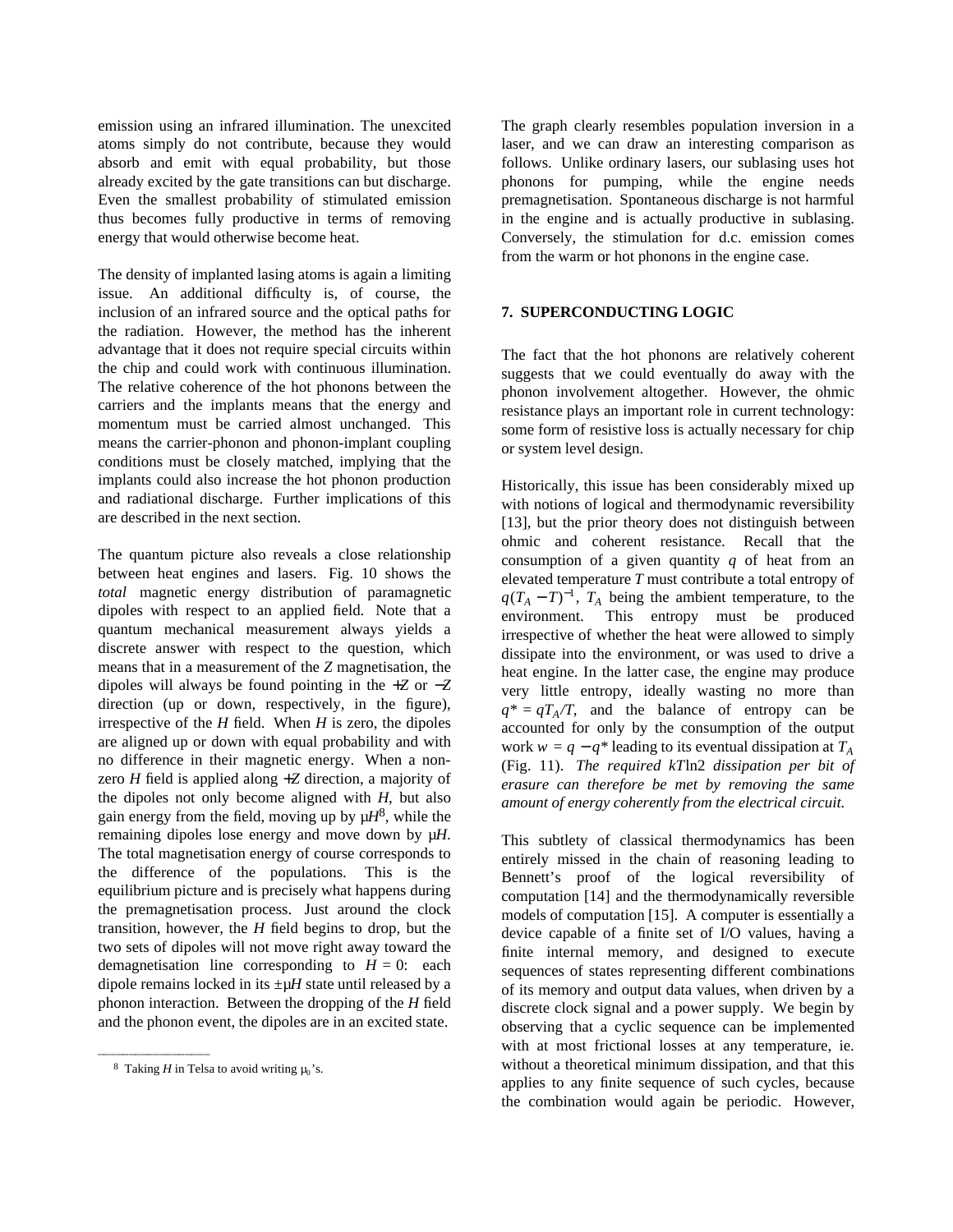such a device would be merely a counter, and any such sequence is merely a digital form of a stationary state. *A general computer must be capable of executing not only any of a set of predetermined sequences, but must be switchable between disjoint sequences in response to successive input data.*

In a typical processor chip, the predetermined sequences correspond to its instruction set, while the input is the program. To be useful, a computation must also produce an observable change in its output, but a repetitive output sequence would be predictable and convey no information. In a fundamental sense, *a computer by itself cannot produce information and can only transport information from input to output.* This is because the very notion of information requires the involvement of an input: consider that an input-less device must be either predictable, in which case we do not call its output information, or unpredictable, which we then call noise! The standpoint implies that *the essential dissipation of computation is simply the physical work indirectly performed by the input data source on the final destination.* The ordinary separation of input lines from the power supply indeed reflects the fact that every logic gate is designed with a built-in capability for amplifying its input signal, and an ordinary logic circuit performs amplification many times over before eventually driving its output load. Note also that true noise components in the output do nothing to affect the lower bound on entropy production. These observations also hold for information in the thermodynamic sense, and constitute a statement of conformance to the second law.

Superconductive logic has thus had a more fundamental problem inhibiting its deployment than refrigeration, cost or manufacture. The complete absense of resistance makes it impossible to switch between sequences without doing work on a *coherent* load. The associated difficulty for logic design lies in not being able to involve switching functionality in the intermediate stages of processing. Not surprisingly, most practical applications of superconductive logic have indeed been devices like ring counters and shift registers.

Our coherent cooling techniques, in effect, present embedded charge carriers with a coherent load to lose their energy to, and can thus help distribute switching functionality within superconducting logic. One way to do this is to design logic gates which can switch only when an applied field is relaxed, thus allowing the circuit to do work on the withdrawing field. Magnetic

engines are most efficient at lower temperatures anyway and might be well suited for such an application. This principle of "clocked coherent resistance" is not dependent on superconductivity, and could be used at ordinary temperatures to reduce the proportion of ohmic resistances in semiconductor logic, and, in the limit, possibly replace silicon with copper altogether.

## **8. CONCLUSION**

Although the above methods are at best conjectural, they introduce significant opportunity for theoretical and technological development. They describe an important application domain for distributed realisations of electrical heat engines and lasers in step with the frontline of electronics technology. They illustrate how parallelising techniques, such as SIMD, hitherto only employed in computing, can be applied to physical engineering as well. It has also been argued that for correctly scaling thermodynamics to molecular dimensions, one must use electric and magnetic properties, which are the dominant forces at that scale. While microscopic steam engines would have their uses, they simply cannot compete with the speed of electronics, nor lead to a zero-incoherence future. Moreover, the thermodynamic applications of electromagnetism are themselves important, opening new opportunities such as the ones just described. Like all new solutions to old problems, these methods cannot right away replace existing practices, but the promise of quantum improvements will hopefully motivate further investigation.

#### **About..**

The author is a software engineer, presently employed as such at the IBM T.J. Watson Research Center, NY 10598. The work presented here is the result of independent, private investigation in physics over the past two decades, mostly while living in India. The author owns the patents cited in this paper and no endorsement by IBM is implied.

#### **Acknowledgements**

To Jeff Kash and J C Tsang, for being there with a (dis)proof of concept when I was groping for one; to Vijay R Kirloskar, Chairman and M.D. of Kirloskar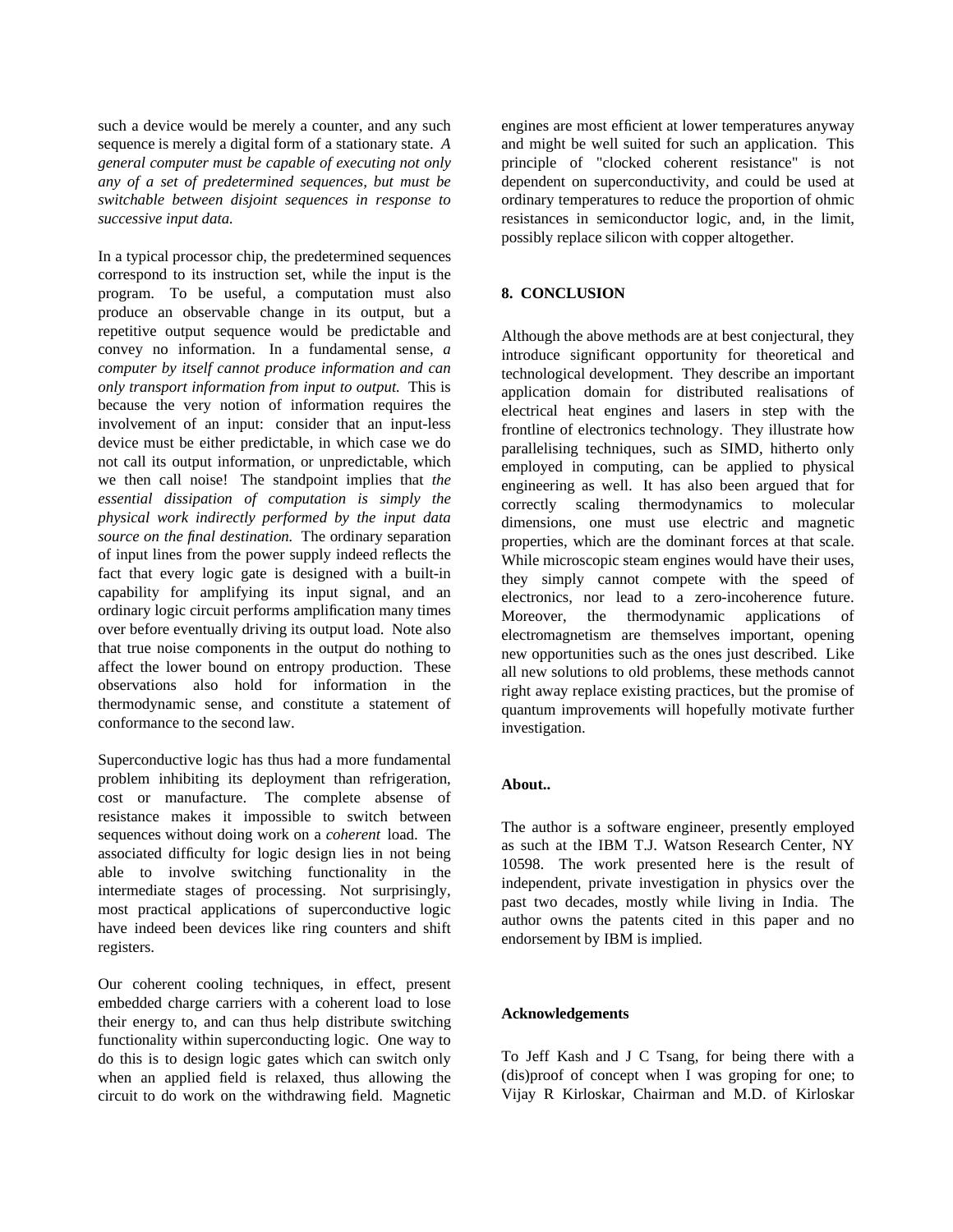Electric Company, India, for encouraging my private quests; to Paramahansa Tewari, then Chief Project Engr, Kaiga Project, for first hand introduction to challenges; and to Rolf Landauer and C J Tan at IBM, for their tolerance and general encouragement.

#### **REFERENCES**

[1] E Fredkin and T Toffoli, *Conservative logic,* Intl. Jour. Theor. Phys., Vol 21. Nos. 3/4, 1982, pp. 219-253.

[2] Y Moon and D K Jeong, *Efficient Charge Recovery Logic,* Symposium on VLSI circuits: Dig. of Tech. Papers, Jun 1995.

[3] L Brillouin and H P Iskenderian, Elect. Commun. 25, 300 (1948).

[4] K H Spring, *Direct generation of electricity,* Acad Press, 1965.

[5] T A Edison, *Pyromagnetic Generator,* US Patent 476983, 14 June 1892.

[6] Dan Solomon, *Improving the performance of a thermomagnetic generator by cycling the magnetic field,* J Appl Phy, 63(3), 1988.

[7] V Guruprasad, *Electromagnetic heat engines and method for cooling a system with predictable bursts of heat,* US Patent about to issue, 1997.

[8] R Rosensweig, *Ferrohydrodynamics,* 1965.

[9] V Guruprasad, *Control method for Carnotizing heat engines,* Provisional specification 1997.

[10] J A Kash and J C Tsang, *Hot luminescence from CMOS circuits: A picosecond probe of internal timing,* Phys. Stat. Sol. (b) 204, 507 (1997).

[12] Excerpts of testimony before the US Senate by Dr. Roger Hastings, *The energy machine of Joseph Newman,* The Joseph Newman Publ Co, 1987.

[13] R Landauer, *Irreversibility and Heat Generation in the Computing Process,* IBM Journal, July 1961.

[14] C H Bennett, *Logical Reversibility of Computation,* IBM Jour. of Res. Dev., Nov 1993.

[15] C H Bennett and R Landauer, *The Fundamental*

*Physical Limits of Computation,* Scientific American, July 1985.

[16] S Carnot, *Reflections on the Motive Power of Heat...* 1824, Dover reprint.

[17] E Fermi, *Thermodynamics,* Dover, 1936.

[18] C H Bennett, *Demons, Engines and the Second Law,* Scientific American, Nov 1987.

[19] D G Jablonski, *A Heat Engine Model of a Reversible Computation,* Proc of the IEEE, Vol 78, No 5, 1990.

[20] Dan Solomon, *Thermomagnetic mechanical heat engines,* J Appl Phy, 65 (9), 1989.

[21] G L Roth, *Thermoelectromagnetic energy conversion system,* US Patent 3790829, 1974.

[22] R P Feynman, Leighton and M Sands, *Lectures on Physics,* 1964.

[23] M Toda, R Kubo, N Saito, *Statistical Physics II, Inequilibrium Statistical Mechanics,* Springer-Verlag, 1992.

[24] S G Younis and T F Knight, *Asymptotically Zero Energy Split-Level Charge Recovery Logic,* Intl. Workshop on Low Power Design, 1994. Also http://www.ai.mit.edu/people/tk/lowpower/low94.ps.

[25] C H Bennett, *Time/space Tradeoffs for Reversible Computation,* Soc. for Ind. and Appl. Math. Jour. on Computing, 18(4):766-776, 1989.

[26] R P Feynman, *Quantum mechanical computers,* Foundations of Physics, 16(6), 1986.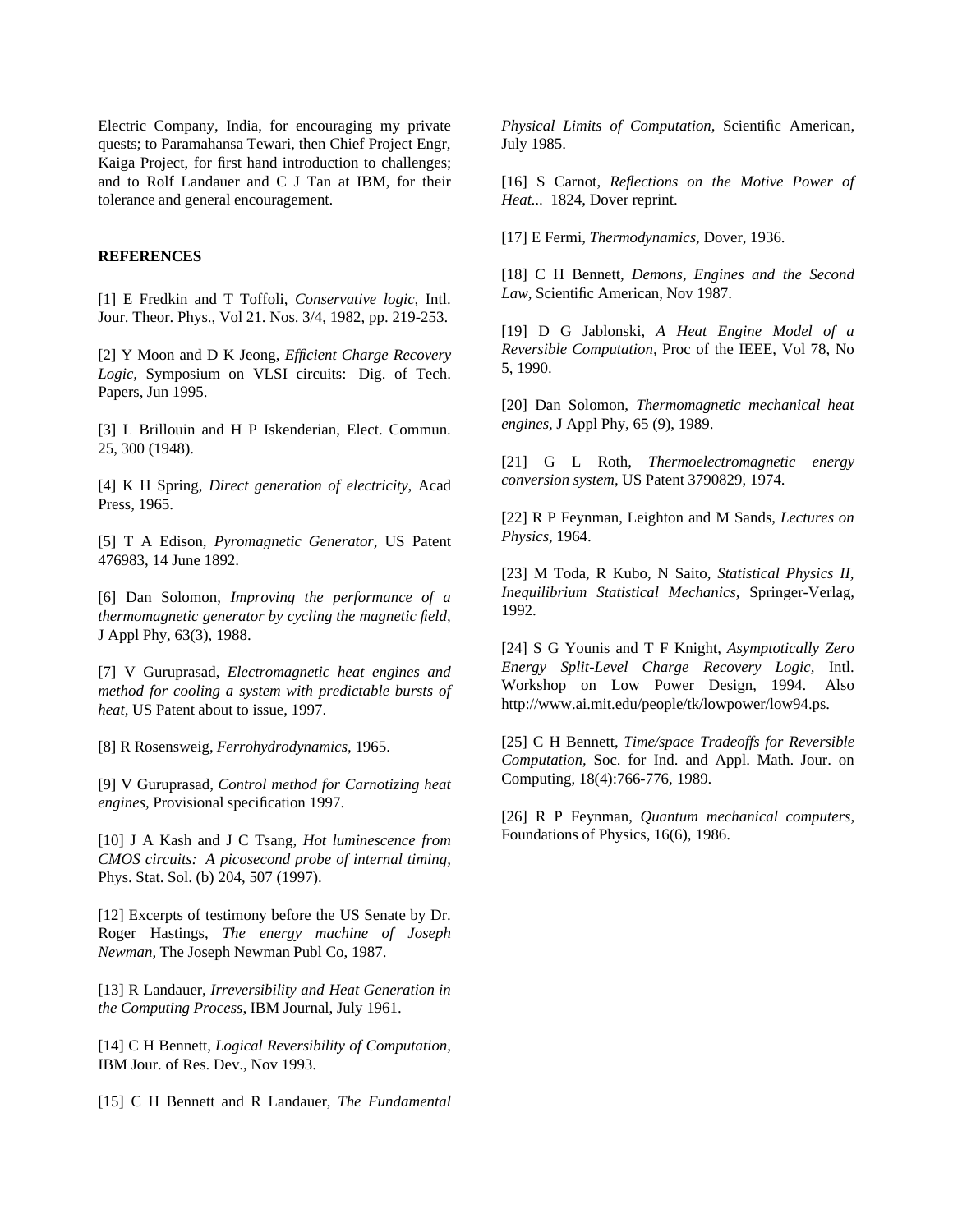

**Fig. 1. Synchronous cooling principle**





**Fig. 5. Equiv. ckt. of a mechanical engine**



*thermomagnetic medium*

# **Fig. 2. Edison's thermomagnetic sensor**



Fig. 3. Inductive heat engine Fig. 4. Capacitive heat engine



**Fig. 6. Dipole-coil exchange interaction**